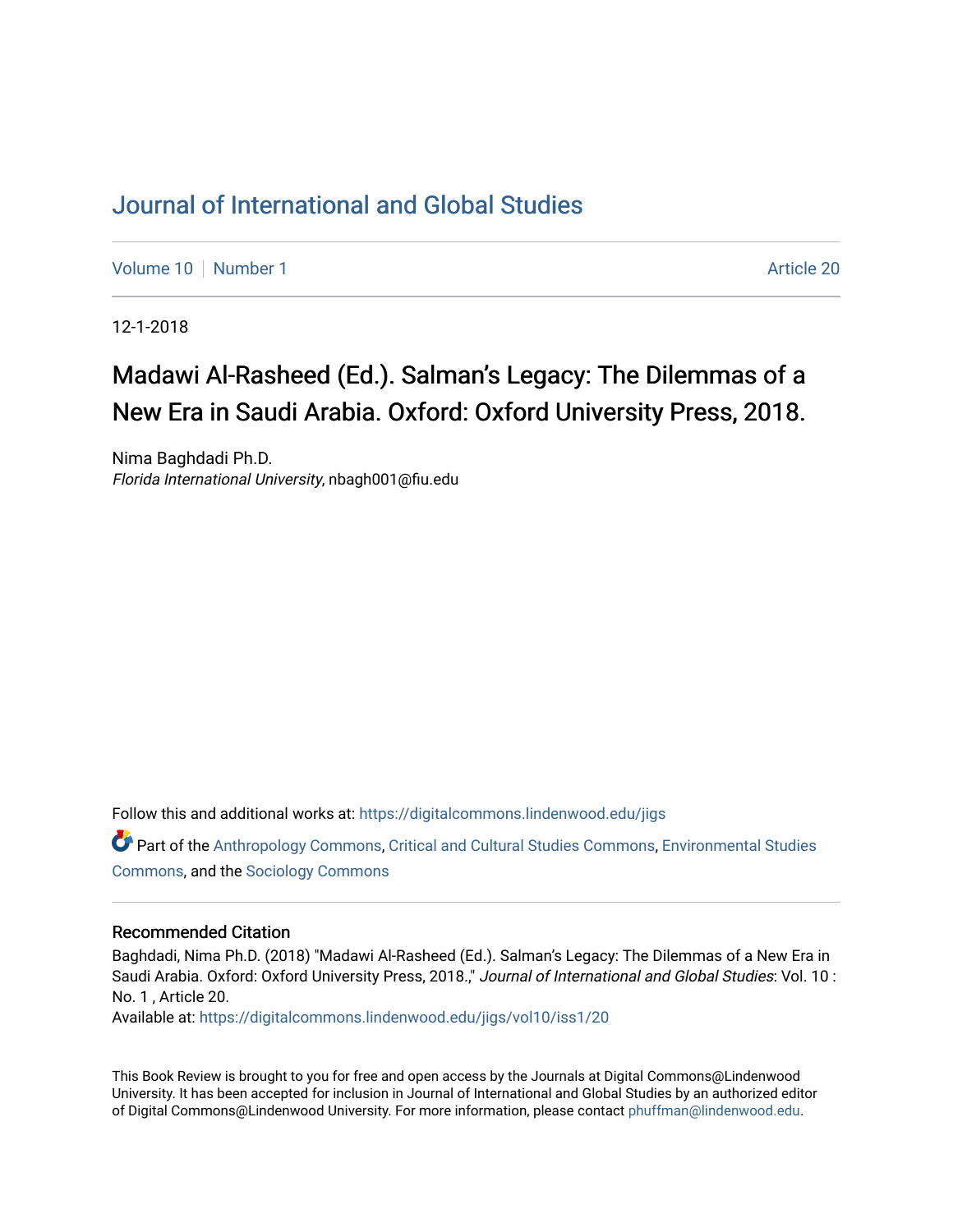## **Madawi Al-Rasheed (Ed.).** *Salman's Legacy: The Dilemmas of a New Era in Saudi Arabia.* **Oxford: Oxford University Press, 2018.**

This edited volume is another notable contribution to the study of Saudi Arabia by Madawi Al-Rasheed. Here is a snapshot of what one may expect in Al-Rasheed's latest contribution. Toby Matthiesen (Chapter 10) provides the historical context of the crucial role that Saudi Arabia played in the Global South during the Cold War. The author argues that the strength of the US-Saudi alliance in the post-Cold War neoliberal order is predicated on the financial and ideational contribution that Saudi Arabia made to the Western anti-Communist efforts during the Cold War. US-Saudi relations have survived several tumultuous periods, underscoring the importance of the American support for the regime in Riyadh as an integral component of the survival strategy that the House of Saud pursues (Gause, Chapter 1). These relations, according to many accounts, are irreplaceable for Saudi Arabia. Accordingly, Naser al-Tamimi (Chapter 12) maintains that while Saudi Arabia and China have strong economic ties, it is unlikely that Saudi Arabia would strategically ally itself to China or any major power other than the United States.

It would not be fair to give all credit for the longevity of the House of Saud to the United States and the support it provides for the regime in Riyadh. While Gregory Gause III (Chapter 1) underscores the significance of US support, he argues that the institutionalized Saudi patronage networks that firmly bind influential constituencies and subsets of society to the regime deserve credit as well. Primarily, oil-funded mechanisms, Gause argues, enhance regime security by incentivizing potential forces of change to submit to the status-quo. The importance of the "redistributive economy" for the survival of the Saudi regime is further discussed by Steffen Hertog (Chapter 3). Hertog maintains that networks of patronage help with the stability of the regime by "depoliticizing the citizens." Gregory Gause argues that the prudent use of oil revenue helped with the cohesion of the ruling family and alleviated some uncertainties around the issue of succession in the kingdom. Madawi Al-Rasheed (Chapter 2) picks up on the notion of succession and adds an interesting nuance to it. According to Gause, while running the country as a corporate business might have eased the succession process in the eyes of the courtiers, the public is often kept in the dark. Al-Rasheed argues that this is yet another component of the Saudi survival strategy. The uncertainty that is precipitated by the regime's lack of transparency, the author believes, brings with it an allure that fosters and cultivates "conspicuous submission" to the royal authority (p. 70). Sultan Alamer (Chapter 4) adds another important layer to the strategy that Saudis have employed to maintain their grip on power. Alamer problematizes the strong sense of regional affiliation among Saudi citizens to argue that cultivating regionalism (as opposed to creating a national identity) has, counterintuitively, served the stability of the regime.

In the realm of ideas, four contributors to this edited volume provide an insightful addition. Andrew Hammond (Chapter 6) offers a sophisticated genealogy of Salafiyah and the role it has played in the Islamization of Saudi foreign policies. Due to the extra-territorial and above-national nature of Salafiyah, Salafis, as Michael Farquhar argues (Chapter 7), have formed, across several countries, a "community of discourse." According to Farquhar, Saudis find it essential to have an influential role in the Salafi epistemic community; however, the questionable views and policies held by the House of Saud predicate that status on a precarious foundation. Saudis' dilemmas on the ideational front are not limited to this. Cole Bunzel (Chapter 8) analyzes the ideological leanings of ISIS and demonstrates how the appropriation of a Wahhabi posture by the Islamic State was host to potential threats to the stability of the